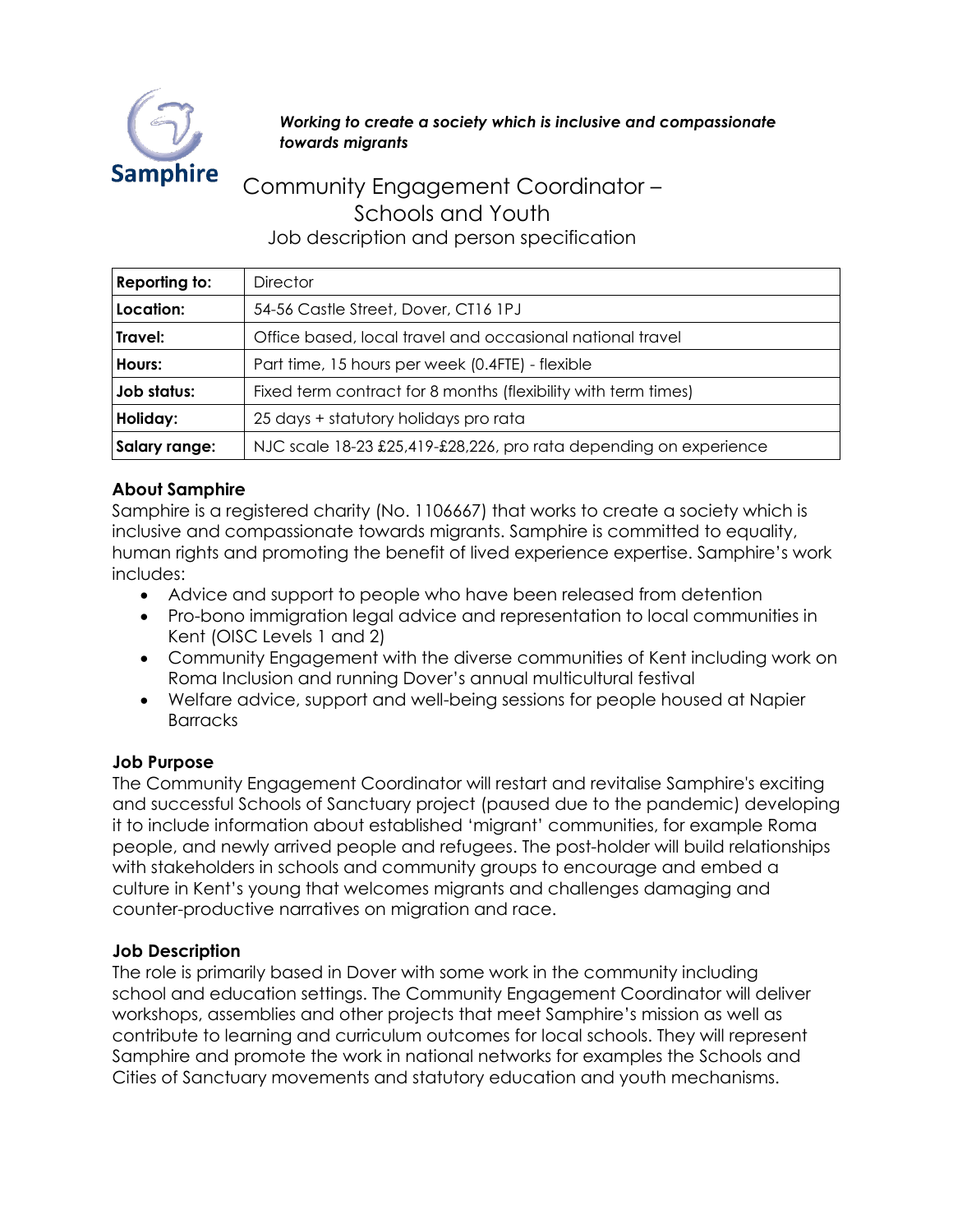#### **Main duties and responsibilities**

- In collaboration with our partners, undertake and coordinate talks and projects in schools and colleges to engage young people on migration issues
- Outreach and build relationships with head-teachers, deputies, faculty heads and other decision makers and advocates in the Kent's schools, colleges and learning settings
- Improve local people's understanding of the different factors influencing migration and the impact migration has on the UK and the local area;
- Develop and expand our existing networks of supporters and partners raising the profile of the project and Samphire locally
- Support schools active in the project on the journey from initial engagement to becoming 'Schools of Sanctuary'
- Produce leaflets, resource materials, presentations and social media outputs that inform young people about migration, detention and related issues.
- Contribute to Samphire's advocacy, including in media and social media
- Keep abreast of and advise the team on new and current online platforms including social media, their benefits and risks
- Develop volunteer roles and opportunities in the Schools and Youth work
- Work collaboratively with the Samphire team to recruit, train and manage volunteers
- At all times work in collaboration with the Community Engagement Coordinators that lead Samphire's Roma and Dover Together work
- Raise awareness of Samphire at meetings, events and networks
- Speak at public events about migration, detention, race equality and Samphire
- To attend relevant fora and networking events
- To manage a budget for the Schools and Youth Work
- Contribute to Samphire's programme of annual events including the Multicultural festival, Football Tournament and Post Detention Conference
- Develop monitoring, evaluation and impact measurement and keep accurate records and data
- To write and draft project reports
- Collaboratively with the Samphire team recruit, train and manage volunteers
- To work at all times collaboratively with the rest of the Samphire team with the opportunity to become involved in other projects when required
- To undertake such duties and responsibilities appropriate to this post, not specifically mentioned in this Job Description, as allocated by the **Director**

## **Qualifications and Qualities**

### **Essential**

- Educated to a degree level or comparable qualifications
- At least one year's experience, paid or voluntary, in a related field community development, youth work, social exclusion, teaching, human rights or race equality
- Experience delivering workshops or training
- Experience with children, young people or students
- Excellent communication and listening skills, including the ability to communicate with a wide range of diverse people